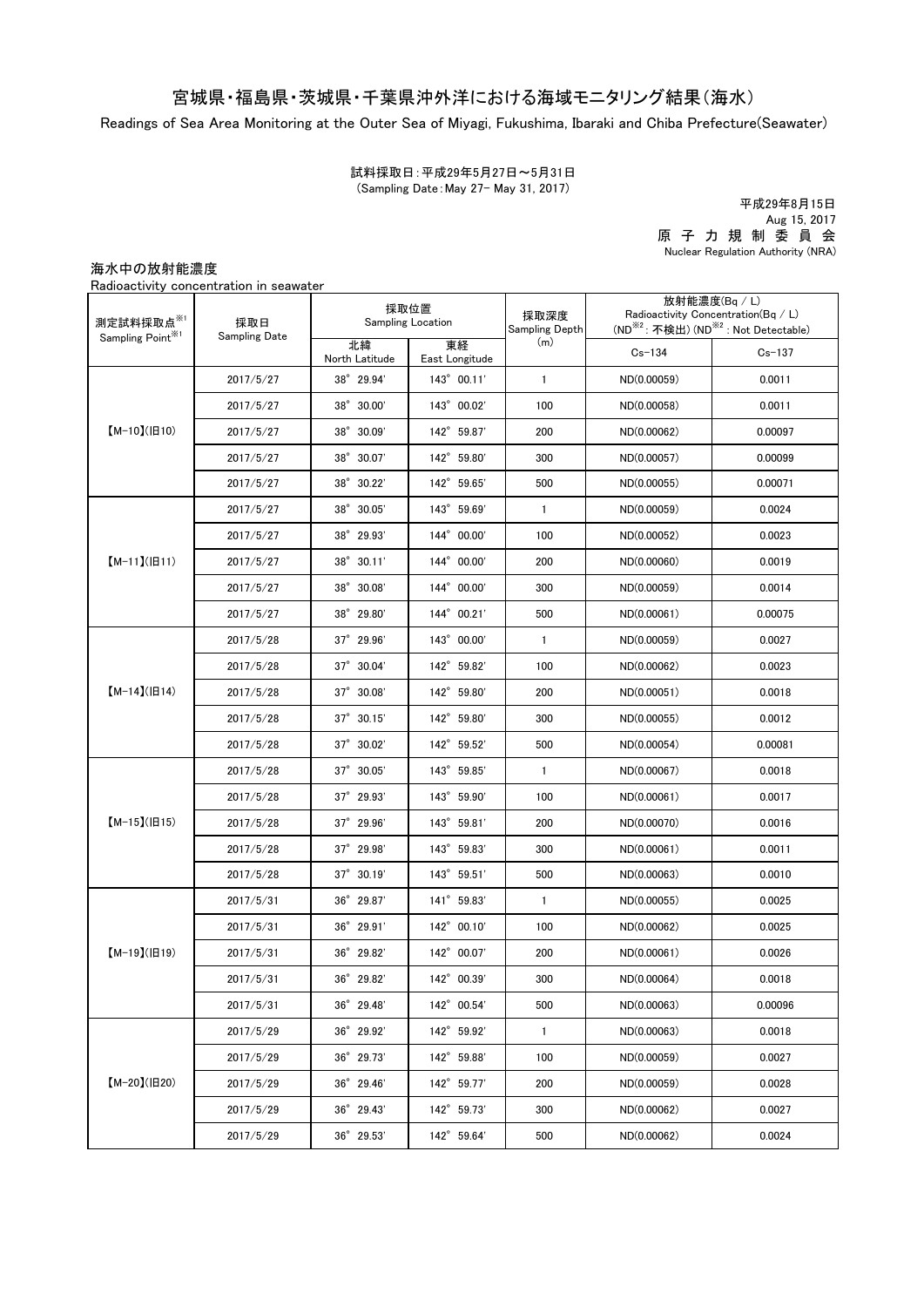| 測定試料採取点※1<br>Sampling Point <sup>※1</sup> | 採取日<br><b>Sampling Date</b> | 採取位置<br>Sampling Location |                      | 採取深度<br>Sampling Depth | 放射能濃度(Bq/L)<br>Radioactivity Concentration(Bq / L)<br>(ND <sup>※2</sup> : 不検出) (ND <sup>※2</sup> : Not Detectable) |            |
|-------------------------------------------|-----------------------------|---------------------------|----------------------|------------------------|--------------------------------------------------------------------------------------------------------------------|------------|
|                                           |                             | 北緯<br>North Latitude      | 東経<br>East Longitude | (m)                    | $Cs - 134$                                                                                                         | $Cs - 137$ |
| $[M-21](H21)$                             | 2017/5/29                   | $36^{\circ}$ 29.96'       | 143° 59.74'          | $\mathbf{1}$           | ND(0.00057)                                                                                                        | 0.0016     |
|                                           | 2017/5/29                   | 36° 30.06'                | 143° 59.77'          | 100                    | ND(0.00064)                                                                                                        | 0.0025     |
|                                           | 2017/5/29                   | 36° 30.17'                | 143° 59.51'          | 200                    | ND(0.00058)                                                                                                        | 0.0031     |
|                                           | 2017/5/29                   | 36° 30.08'                | 143° 59.30'          | 300                    | ND(0.00057)                                                                                                        | 0.0031     |
|                                           | 2017/5/29                   | 36° 30.45'                | 143° 59.13'          | 500                    | ND(0.00060)                                                                                                        | 0.0021     |
| $[M-25](H25)$                             | 2017/5/31                   | 35° 29.87'                | 141° 59.24'          | $\mathbf{1}$           | ND(0.00063)                                                                                                        | 0.0016     |
|                                           | 2017/5/31                   | 35° 29.72'                | 141° 59.45'          | 100                    | ND(0.00062)                                                                                                        | 0.0023     |
|                                           | 2017/5/31                   | 35° 29.75'                | 141° 59.33'          | 200                    | ND(0.00062)                                                                                                        | 0.0027     |
|                                           | 2017/5/31                   | 35° 29.58'                | 141° 58.70'          | 300                    | ND(0.00062)                                                                                                        | 0.0032     |
|                                           | 2017/5/31                   | 35° 29.20'                | 141° 57.50'          | 500                    | ND(0.00061)                                                                                                        | 0.0018     |
| $[M-26](B26)$                             | 2017/5/30                   | 35° 30.10'                | 142° 59.91'          | $\mathbf{1}$           | ND(0.00056)                                                                                                        | 0.0018     |
|                                           | 2017/5/30                   | $35^{\circ}$ 29.69'       | 142° 59.89'          | 100                    | ND(0.00054)                                                                                                        | 0.0021     |
|                                           | 2017/5/30                   | 35° 29.50'                | 142° 59.92'          | 200                    | ND(0.00057)                                                                                                        | 0.0030     |
|                                           | 2017/5/30                   | 35° 29.41'                | 142° 59.88'          | 300                    | ND(0.00056)                                                                                                        | 0.0029     |
|                                           | 2017/5/30                   | 35° 29.17'                | 143° 00.00'          | 500                    | ND(0.00057)                                                                                                        | 0.0020     |
| $[M-27](B27)$                             | 2017/5/30                   | $35^{\circ}$ 30.14'       | 144° 00.03'          | $\mathbf{1}$           | ND(0.00059)                                                                                                        | 0.0016     |
|                                           | 2017/5/30                   | 35° 30.24'                | 144° 00.20'          | 100                    | ND(0.00064)                                                                                                        | 0.0029     |
|                                           | 2017/5/30                   | 35° 30.27'                | 144° 00.27'          | 200                    | ND(0.00061)                                                                                                        | 0.0031     |
|                                           | 2017/5/30                   | 35° 30.32'                | 144° 00.36'          | 300                    | ND(0.00061)                                                                                                        | 0.0028     |
|                                           | 2017/5/30                   | 35° 30.32'                | 144° 00.51'          | 500                    | ND(0.00062)                                                                                                        | 0.0026     |

※1 【 】内の番号は、図の測点番号に対応。

※1 The character enclosed in parentheses indicates Sampling Point in figure.

...<br>※2 NDの記載は、海水の放射能濃度の検出値が検出下限値を下回る場合。

※2 ND indicates the case that the detected radioactivity concentration in seawater was lower than the detection limits.

## \* 原子力規制委員会の委託事業により、(公財)海洋生物環境研究所が採取した試料を(公財)日本分析センターが分析。

\* The samples of seawater collected by Marine Ecology Research Institute (MERI) were analyzed by Japan Chemical Analysis Center (JCAC) on the project commissioned by Nuclear Regulation Authority (NRA).

## (参考)

平成20-22年度「海洋環境放射能総合評価事業」の福島第一海域(福島第一発電所から約25km付近)の環境放射能調査の結果: Cs-137:0.0012~0.0019Bq/L

(Reference)

The result of the environmental radioactivity measurement in the seawater around Fukushima Dai-ichi NPP (around 25km distance from Fukushima Dai-ichi NPP)shown in the report "Oceanic Environmental Radioactivity Synthesis Evaluation Business " FY 2008-2010 : Cs-137:0.0012~0.0019 Bq/L